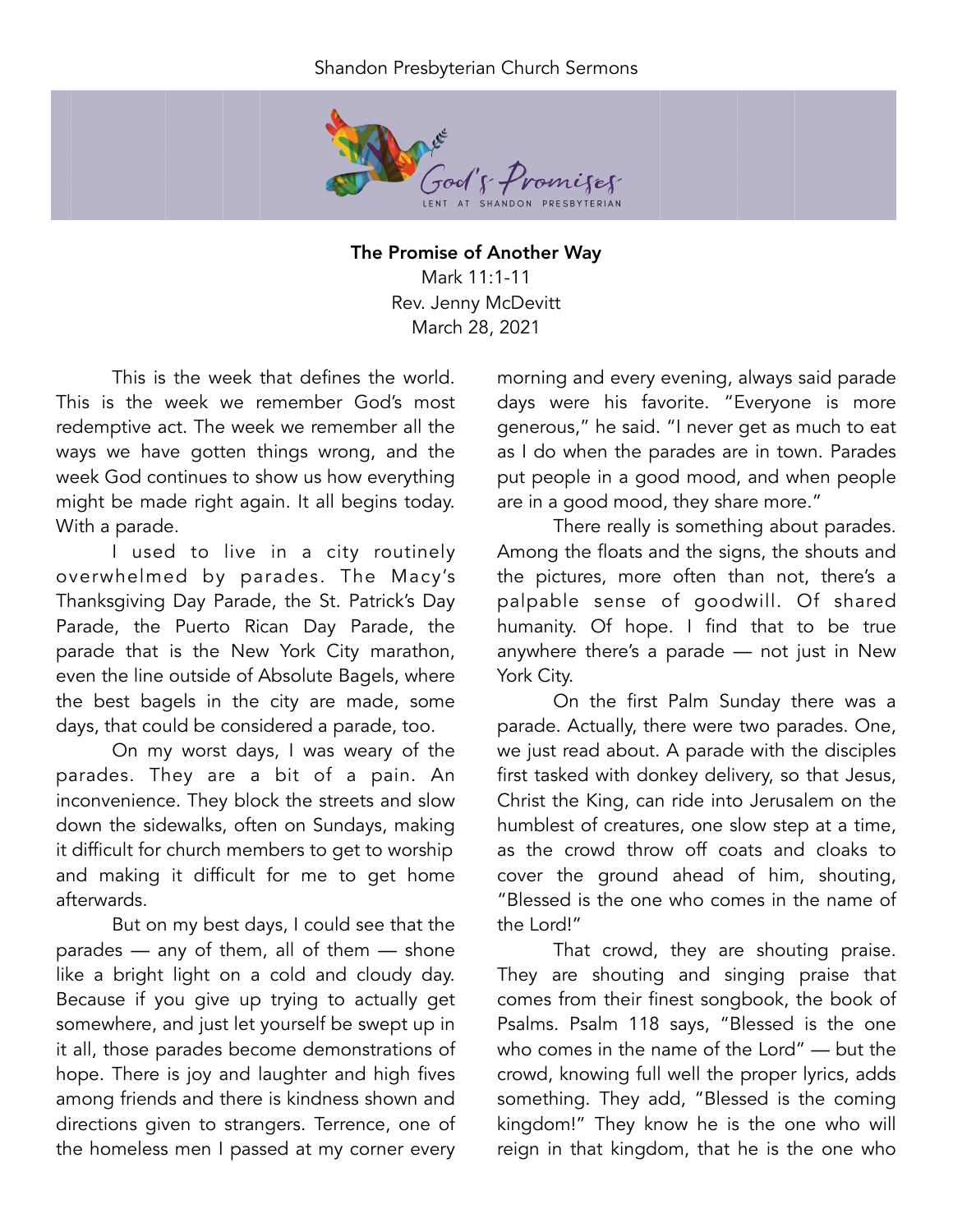will usher it in, and they proclaim it with tattered cloths and tree branches, as he comes in riding on a colt, on a donkey. It is a strange and humble parade, but it is full of hope.

Now, according to Marcus Borg and John Dominic Crossan, another parade took place that very same day. This second parade isn't mentioned in scripture, but it is mentioned in several historical sources. This is one of the times we need to put scripture in conversation with other writings from the time.

Jesus' parade enters Jerusalem from the east, but on the opposite side of the city, from the west, Pontius Pilate enters Jerusalem with every sort of pomp and circumstance. His is a parade not of hope, but of hostility.

You see, it was the beginning of the week of Passover, the most sacred week of the Jewish year, and it was standard practice for Roman rulers to be in Jerusalem for major festivals — not because of their desire to worship, but because of their need for control. They were present in case there was trouble. After all, Passover celebrated the Jewish people's history of liberation from their oppressors in Egypt. Roman rulers certainly didn't want anyone to get the idea that it was time to be liberated again, this time from the empire.[1](#page-1-0)

<span id="page-1-3"></span>So "imagine [that] procession's arrival in the city. [It is] an [overwhelming display] of imperial power: cavalry on horses, foot soldiers, leather armor, helmets, weapons, banners, golden eagles mounted on poles, sun glinting on metal and gold. [And] the sounds [matched]: marching feet, creaking leather, clinking bridles, beating drums.["2](#page-1-1)

<span id="page-1-4"></span>Two parades, coming at each other from opposite sides of the city, one proclaiming the kingdom of God and the other proclaiming the

power of empire. It stands to reason that eventually they will run into one another. But their inevitable collision is about so much more than geography. Their collision — their collision of theology and ideology — well, that's what leads to the cross.<sup>[3](#page-1-2)</sup> When hope is met with hostility, eventually, something's gotta give, because the two simply cannot exist together.

<span id="page-1-5"></span>Now I have to tell you, I've long known there were two parades that day, but for most of my life, I assumed they only took place at the same time because of Passover. That both of them marched that day because of that day's meaning, that each parade's planning and motivation was wholly independent of the other. That it was a calendar-driven overlap, nothing more. But that's not the case.

Pilate's parade is all about power, about how he and his closest confidantes have all of it, which means none left over for anyone else. And Jesus knows that parade was coming. Because it happens with every festival. Jesus knows that parade was coming, and so he arranges for a parade of his own.

If I understand all of this, scripture and history alike, Jesus' procession deliberately counters what is happening on the other side of the city. His parade is the embodiment of an alternate vision, a vision of the kingdom of God, here on earth. And the crowd that lines the streets — they, too, are making a choice. Because they, too, know what is happening on the other side of the city. They have seen it all before, every festival day: the blatant demonstration of hierarchy and the ugly assertion that they are less than and the not-sosubtly-implied violence of punishment for any who dare think differently. It is nothing less than tyranny, even if it is dressed up in its fanciest clothes. And knowing his time is limited, Jesus

<span id="page-1-0"></span>Marcus Borg and John Dominic Crossan, *The Last Week*, page 2. [1](#page-1-3)

<span id="page-1-1"></span><sup>&</sup>lt;sup>[2](#page-1-4)</sup> Borg and Crossan, page 3.

<span id="page-1-2"></span><sup>&</sup>lt;sup>[3](#page-1-5)</sup> Borg and Crossan, page 2.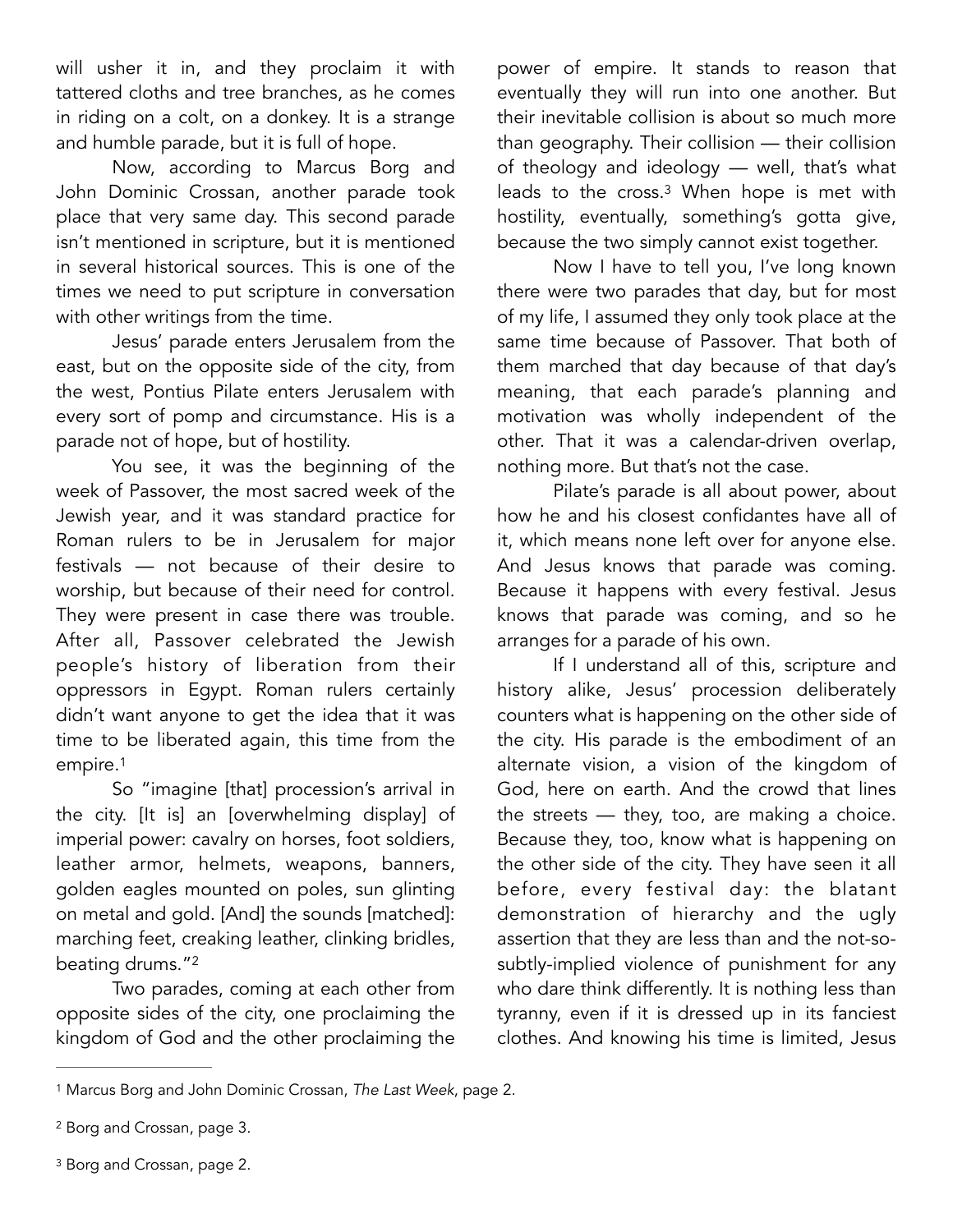knows it was time to take his vision for the world to the streets.

Now here is what gives me pause, every time I think of this story: Jesus doesn't stop Pilate's parade. He could. But he doesn't. He simply offers an alternative. That was always his way, and it is still his way today. Not to destroy the ones he knew would destroy him. Not to counter violence with more violence. Rather than obliterate the powers of Rome, Jesus instead presents, yet again, the kingdom of heaven. He reminds everyone — the powerful and the peasants alike — that there is always another way for those who choose to follow it.

Of course that's what Jesus does. After all, God so loved the world — the whole world. Jesus came not to destroy anyone, he came to redeem everyone — even those who would do the worst to him. Jesus' alternate parade, Jesus' alternate way for the world, it was not accidental and it was not coincidental.

Do you know the full story of Rosa Parks? The way I learned the story as a child, Ms. Parks sat down on a bus and refused to get up simply because she was tired. It had been a long day at work, and she needed to stay off her feet.

That's not the whole story. Ms. Parks was part of a network of civil rights leaders who came together four months before she kept her seat on that bus. Together, they thought through what would happen if she refused to get up when asked. They thought through the legal implications and the safety risks and the moral imperatives, and when Rose Parks got on the bus that day, there were others in her network preparing to spread the word of what was about to happen. They were literally waiting in offices, ready to start making copies of flyers, telling the story as soon as she was arrested.

When Rosa Parks sat down and remained sitting down, make no mistake. It was a careful, intentional, pre-meditated choice. Later, she would write, "I was not tired physically [that day], or no more tired than I usually was at the end of a working day. I was not old, although some people have an image of me as being old then. I was 42. No, the only tired I was, was tired of giving in."

The crowds that lined Jesus' parade are tired, too. Tired of the other parade and everything it stands for. It is time for a change, and Jesus always knows what time it is. And so, carefully, deliberately, with advance planning and delegated responsibilities, Jesus offers an alternative way of being for those who are tired of the way things are.

That is what he does on that first Palm Sunday, but it is what he does all throughout his ministry, and it is what he will continue to do all throughout this Holy Week ahead. I know that in recent weeks, I have harkened back to earlier parts of Jesus' life, earlier parts of his story, over and over again. But that's because his life, his ministry is so astonishingly consistent. We put so much emphasis on this last week, but his message has been the same since the very beginning.

He took gallons of water, and turned them into gallons of wine.

He took withered limbs, and turned them into a healthy arms and legs.

He took ostracized individuals, and turned them into accepted members of the community.

Now, he takes a parade touting the imperial powers that be, and replicates it on the other side of the city, turning it into a parade touting the power of the kingdom of God.

Before long, he will take the cross, an instrument with a long history of violence and hatred and oppression, and turn it into the ultimate instrument of redemption.

In so doing, he does again what he has being doing his whole life: he takes the world, and, person by person, circumstance by circumstance, conversation by conversation, decision by decision, he takes the earth and everything in it, and offers us another way. He